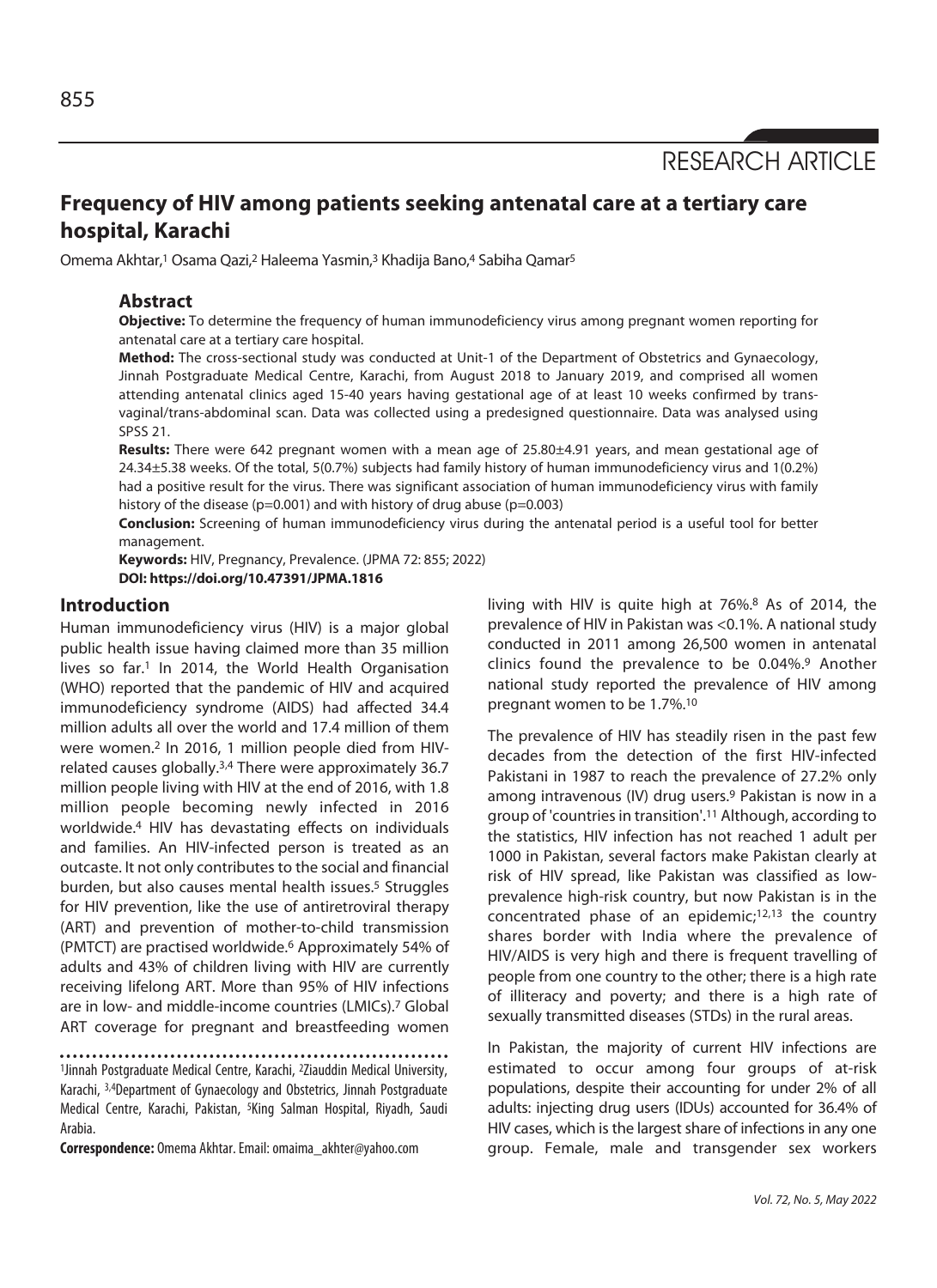accounted for 24%, 12% and 17.5% respectively.14 This epidemic has now transmitted to female partners of HIVpositive IDUs, bisexual men and to young children via vertical transmission. Due to social and cultural barriers, HIVinfected pregnant women and children do not have access to treatment which further impedes its prevention.15

HIV screening is recommended in pregnancy at the booking visit as routine investigation by the Royal College of Obstetrics and Gynaecology (RCOG).16 One of the great achievements in the response to the AIDS epidemic in well-resourced settings is the prevention of MTCT by developing and putting into practice strategies for the care of HIV-positive pregnant women. The strategies of diagnosing or identifying HIV-infected pregnant women, the use of ART and avoidance of breastfeeding has led to the reduction in transmission to <2%. The success of this programme depends basically on the identification of HIV-positive women during pregnancy.17

Even though Pakistan is in the phase of a concentrated epidemic, routine antenatal screening of HIV is not conducted.9 The current study was planned to determine the frequency of HIV among pregnant women reporting for antenatal care at a tertiary care hospital.

## **Subjects and Methods**

The cross-sectional study was conducted at Unit-1 of the Department of Obstetrics and Gynaecology, Jinnah Postgraduate Medical Centre (JPMC), Karachi, from August 2018 to January 2019. Ethical approval was taken from Institutional Review Board, Jinnah Postgraduate Medical Centre, Karachi (NO. F.2-81/2017-GENL-IRB/16881/JPMC).

The sample size was calculated by taking the prevalence of HIV among pregnant women 1.7%,7 confidence interval of 95% and margin of error 1.1%. The sample was raised using non-probability consecutive sampling technique from among women reporting to the antenatal clinic. Those included were aged 15-40 years with a gestational age of at least 10 weeks confirmed by transvaginal/trans-abdominal scan performed by a trained sonologist or ultrasound technician. Those excluded were menopausal women, confirmed by the reported age and history of cessation of menses for at least 1 year, women having systemic diseases, confirmed by relevant laboratory investigations, like tuberculosis (TB), leprosy, systemic lupus erythematosus and syphilis as these diseases may produce false positive (FP) results.

All the antenatal patients who visited JPMC during the course of study were randomly distributed in 5 chambers, numbered 1-5. Those meeting the inclusion criteria were offered antenatal testing for HIV, and those who agreed

#### **Appendix: Data-collection proforma.**

#### **PREVALENCE OF HIV AMONG PREGNANT WOMEN SEEKING ANTENATAL CARE AT JINNAH POST GRADUATE MEDICAL CENTER KARACHI**

| Serial Number: ___________________                                                    |  |  |  |  |  |
|---------------------------------------------------------------------------------------|--|--|--|--|--|
| 1. Age: __________________________ years                                              |  |  |  |  |  |
| 2. Marital Status: i) Single ______ ii) Married ______                                |  |  |  |  |  |
|                                                                                       |  |  |  |  |  |
| 3. Gestational Age: _______________________ weeks                                     |  |  |  |  |  |
| 4. Gravida: ________________________                                                  |  |  |  |  |  |
|                                                                                       |  |  |  |  |  |
|                                                                                       |  |  |  |  |  |
|                                                                                       |  |  |  |  |  |
|                                                                                       |  |  |  |  |  |
| 9. Residence: i) Urban ________ ii) Rural ______                                      |  |  |  |  |  |
| 10. History of any surgery: i) Yes _______ ii) No ______                              |  |  |  |  |  |
| 11. History of any dental procedure: i) Yes ______ ii) No ______                      |  |  |  |  |  |
| 12. Frequent injections (use of I/V or I/M injections twice a month):                 |  |  |  |  |  |
| i) Yes ii) No                                                                         |  |  |  |  |  |
| 13. Educational Status: i) Illiterate ______ ii) Primary ______ iii) Secondary ______ |  |  |  |  |  |
| iv) Intermediate ________ v) Undergraduate _______ vi) Postgraduate ______            |  |  |  |  |  |
| 14. Socioeconomic status: i) Low $(<$ Rs. 10,000/-)                                   |  |  |  |  |  |
| ii) Middle (Rs. 10,000-25,000) ________ iii) Upper (> Rs. 25,000/-) ______            |  |  |  |  |  |
| 15. Extra marital relationship: i) Yes _______ ii) No _______                         |  |  |  |  |  |
| 16. Use of condoms: i) Yes _______ ii. No ______                                      |  |  |  |  |  |
| 17. History of blood transfusion (In last 5 years): i) Yes _______ ii) No _______     |  |  |  |  |  |
| 18. History of drug abuse (oral, inhalational or I/V): i) Yes ______ ii) No ______    |  |  |  |  |  |
| 19. Family history of HIV: i) Yes _______ ii) No _______                              |  |  |  |  |  |
| 20. Presence of HIV antibodies: i) Yes _______ ii) No _______                         |  |  |  |  |  |

to furnish informed consent on the basis of pre-test counselling were included.

A 20-item predesigned structured questionnaire was used to collect data (Appendix). Demographics contained information regarding age, marital status, occupational history and socioeconomic history. Brief obstetrical history included gravidity, parity and history of abortions, while questions regarding patient's sexual history, history of any surgery or dental procedure, drug history, family history of HIV were also part of the questionnaire.

Blood samples were collected and tested for HIV antibodies using the WHO-approved HIV Rapid test kits that have sensitivity and specificity 100% and 99.9% respectively.18 Data was analysed using SPSS 21. Descriptive statistics were calculated for all variables. Continuous variables, like age, gestational age, gravidity, parity and number of abortions, was presented as mean  $\pm$ standard deviation. Categorical variables, like residence, education level, socioeconomic status (SES), history of any dental procedure, history of any surgical procedure, frequent use of injectable, described as use of IV or intramuscular (IM) injections twice a month, use of condoms and family history of HIV/AIDS, marital status, patient's and partner's occupation, extra-marital relationship, blood transfusion in the preceding 5 years,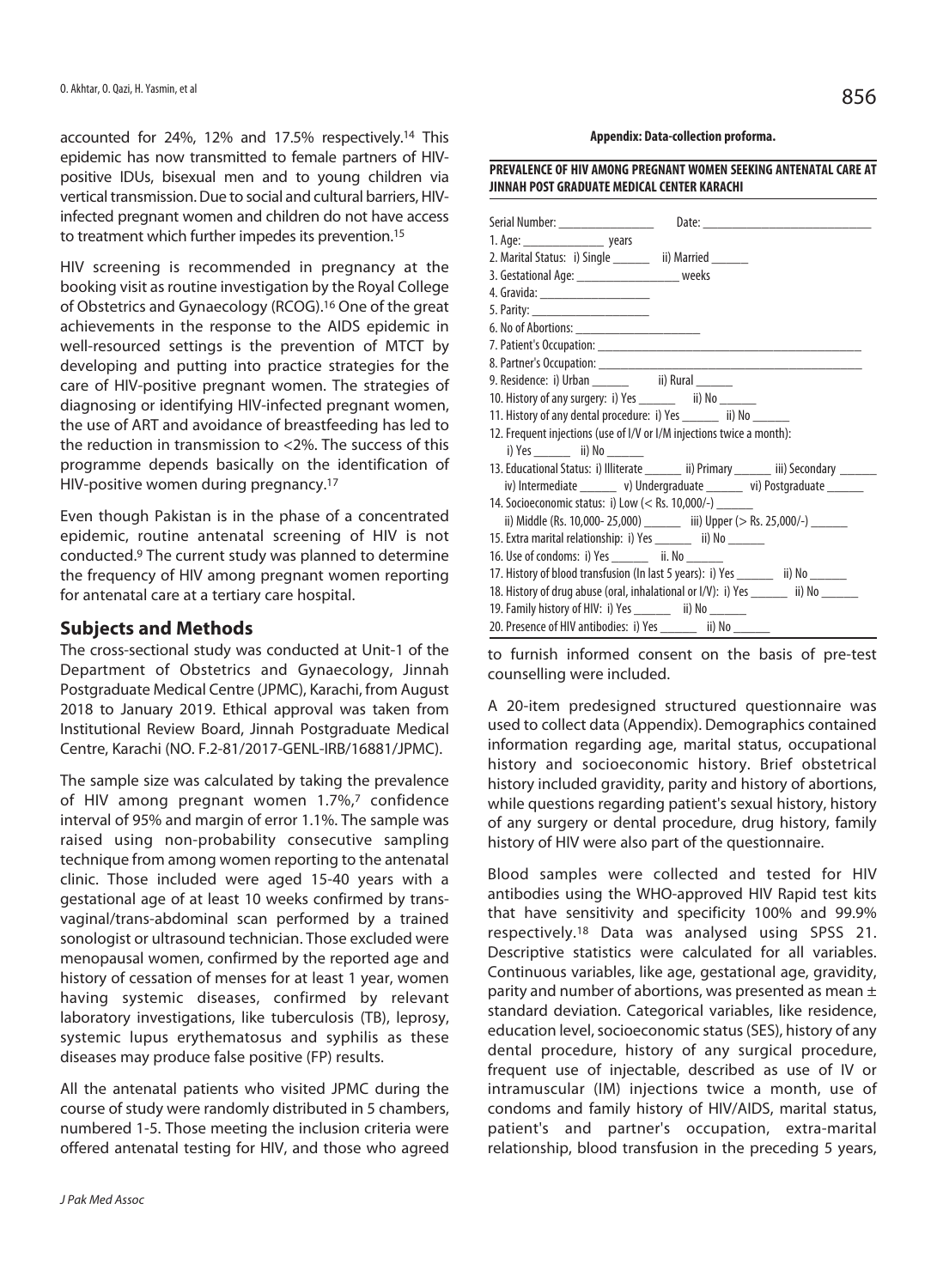drug abuse via oral, inhalational or IV mode, and the presence of HIV, were presented as frequencies and percentages. Stratification was done on the basis of HIV results. To determine the association, chi-square test was applied.  $P \le 0.05$  was taken as significant.

## **Results**

Of the 17,064 antenatal patients, 3402(20%) were randomly sent to chamber of the principal investigator, and, of them, 800(23.5%) who met the inclusion criteria were offered antenatal testing for HIV, and 642(80.2%) of them comprised the study sample (Figure).

The overall mean age of the sample was 25.80±4.91 years (range: 16-40 years), with 201(31.3%) aged 21-24 years and 198(30.8%) aged 25-28 years, while 640(99.7%) subjects were married and 2(0.3%) were unmarried. The mean gestational age was 24.34±5.38 weeks (range: 14-



**Figure:** Study flowchart.

 $857$  Frequency of HIV among patients seeking antenatal care at a tertiary care hospital, Karachi

**Table:** Association of human immunodeficiency virus (HIV) with other variables.

| <b>Variables</b>                      | <b>Patient's HIV result</b> |     |                |                |         |
|---------------------------------------|-----------------------------|-----|----------------|----------------|---------|
|                                       |                             | Yes | No             | <b>Total</b>   | p-value |
| Patient's age in years                | $16 - 20$                   | 0   | 45             | 45             | 0.814   |
|                                       | $21 - 24$                   | 0   | 201            | 201            |         |
|                                       | $25 - 28$                   | 1   | 197            | 198            |         |
|                                       | 29-32                       | 0   | 111            | 111            |         |
|                                       | $33 - 36$                   | 0   | 66             | 66             |         |
|                                       | $37 - 40$                   | 0   | 21             | 21             |         |
| Marital status of patients            | Married                     | 1   | 639            | 640            | 0.955   |
|                                       | <b>Unmarried</b>            | 0   | $\overline{2}$ | $\overline{2}$ |         |
| Patient's occupation                  | Housewife                   | 1   | 457            | 458            | 0.818   |
|                                       | Household worker            | 0   | 103            | 103            |         |
|                                       | Teacher                     | 0   | 81             | 81             |         |
| Patient's partner's occupation        | Unemployed                  | 0   | 34             | 34             | 0.750   |
|                                       | <b>Driver</b>               | 0   | 150            | 150            |         |
|                                       | Shopkeeper                  | 0   | 154            | 154            |         |
|                                       | Road vender                 | 1   | 174            | 174            |         |
|                                       | Medical technician          | 0   | 38             | 38             |         |
|                                       | teacher                     | 0   | 91             | 91             |         |
| Patient's residence                   | Urban                       | 0   | 298            | 298            | 0.352   |
|                                       | Rural                       | 1   | 343            | 344            |         |
| History of any surgical procedure Yes |                             | 0   | 157            | 157            | 0.569   |
|                                       | No                          | 1   | 484            | 485            |         |
| History of frequent injections        |                             |     |                |                |         |
| (twice a month)                       | Yes                         | 0   | 90             | 90             | 0.686   |
|                                       | No                          | 1   | 551            | 552            |         |
| Patient's education                   | Illiterate                  | 1   | 217            | 218            | 0.856   |
|                                       | Primary                     | 0   | 234            | 234            |         |
|                                       | Secondary                   | 0   | 105            | 105            |         |
|                                       | Intermediate                | 0   | 39             | 39             |         |
|                                       | Undergraduate               | 0   | 17             | 17             |         |
|                                       | Postgraduate                | 0   | 29             | 29             |         |
| Patient's socioeconomic status        | Low                         | 1   | 442            | 443            | 0.799   |
|                                       | Middle                      | 0   | 145            | 145            |         |
|                                       | Upper                       | 0   | 54             | 54             |         |
| History of extramarital               |                             |     |                |                |         |
| relationship                          | Yes                         | 0   | $\overline{2}$ | $\overline{2}$ | 0.955   |
|                                       | No                          | 1   | 639            | 640            |         |
| Frequency of condom use               | Yes                         | 0   | 64             | 64             | 0.739   |
|                                       | No                          | 1   | 577            | 578            |         |
| History of blood transfusion          | Yes                         | 1   | 253            | 254            | 0.216   |
|                                       | No                          | 0   | 388            | 388            |         |
| History of drug abuse                 | Yes                         | 1   | 64             | 65             | 0.003   |
|                                       | No                          | 0   | 577            | 577            |         |
| <b>Family history of HIV</b>          | Yes                         | 1   | 4              | 5              | 0.000   |
|                                       | No                          | 0   | 637            | 637            |         |

#### P value < 0.005.

36 weeks). 458 out of 642 (71.3%) patients included in the study were housewives, 103 patients (16%) were household workers whereas 81 (12.6%) patients were teachers. Most of the patient's partners i.e. 175 out of 642 (27.2%) were road venders followed by shopkeepers 154(23.9%), drivers 150(23.3%), medical technicians 38 (6%) and teachers 91(14.1%). 34 out of 642 (5.2%) of the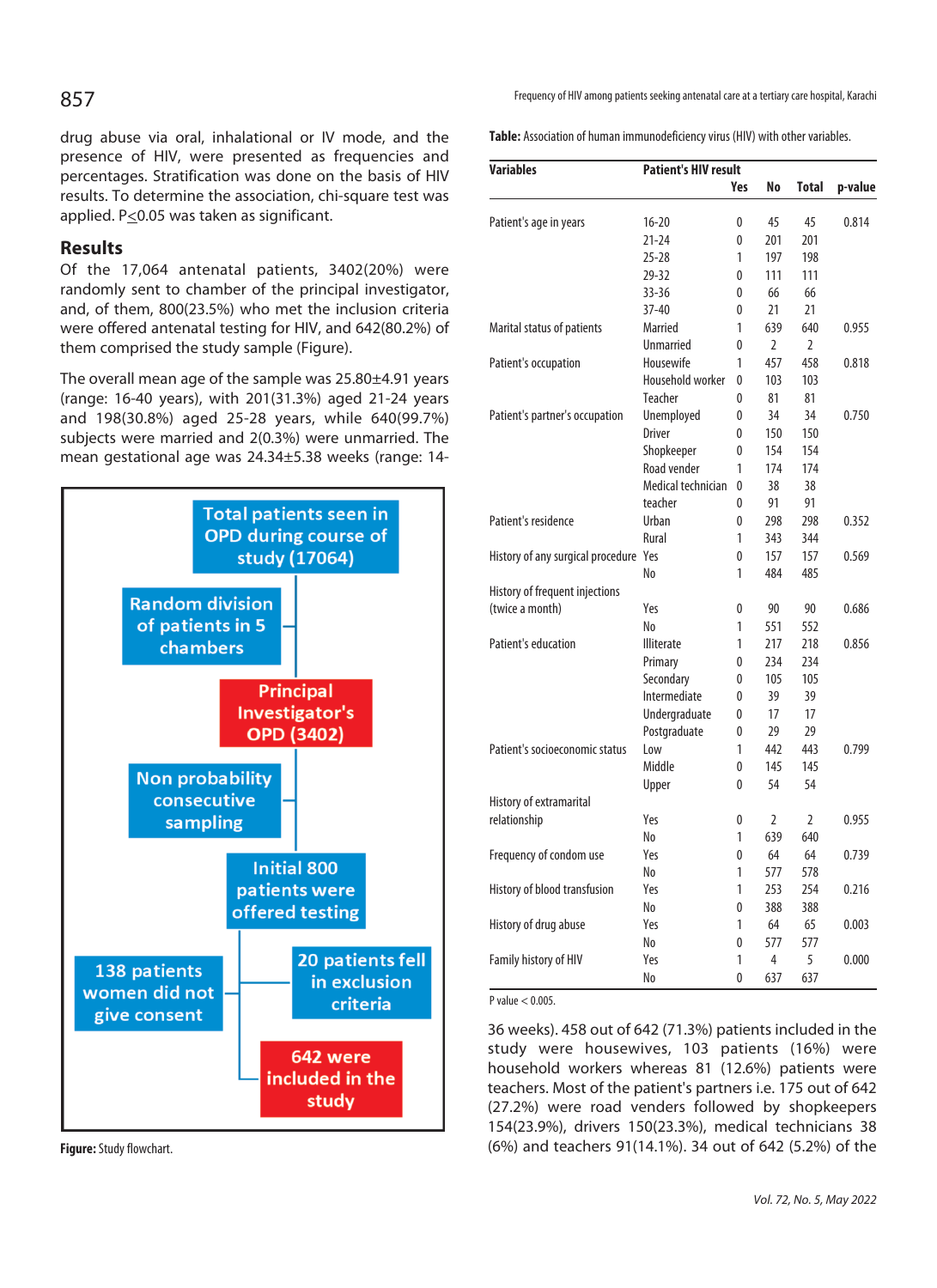patient's partners were unemployed. A total of 344 out of 642 (53.6%) patients belonged to rural areas whereas 298 (46.4%) patients belonged to urban areas. In all 157 out of 642 patients gave history of any dental or surgical procedure whereas 485 (75.5%) patients gave no history of any dental or surgical procedure. Ninety out of 642 (14%) patients gave history of frequent use of injections whereas 552 out of 642 (86%) patients gave no history of frequent use of injections.

The study included 234 (36.4%) patients with primary education, 218 (34%) were illiterate, 105(16.3%) acquired secondary education, 39 (6%) had qualified intermediate education. A total of 17 (2.6%) patients were undergraduates and 29 (4.5%) were postgraduates. Of the 642 patients, 443 (69.0%) belonged to low socioeconomic class, 145 (22.6%) to middle class and 54 (8.4%) to the upper class .Two out of 642 (0.3%) patients had extramarital relationships.

Condoms were used by 64 (10%) patients, 254(39.6%) gave a history of blood transfusion in the last 5years and 65 (10.1%) patients were drug abusers. Five of 642 (0.7%) patients had a family history of HIV with one out of 642 (0.2%) showing a positive result for HIV.

There was significant association of HIV with family history of HIV and with history of drug abuse (Table).

#### **Discussion**

The current study found 0.2% HIV prevalence among pregnant women. Family history of HIV was positive in 5 of 642 patients. A national study with 5,263 pregnant women also showed the prevalence figures of HIV to be 0.2%,<sup>19</sup> and family history was positive in 1 out of 5,263 patients.

The current study showed significant positive association of HIV with family history of HIV and history of drug abuse, which is similar to the results of other national studies.<sup>9,19</sup>

HIV infection during pregnancy can have serious consequences on maternal and foetal outcome.20,21 Attempts for prevention and management of HIV and PMTCT can reduce maternal and perinatal morbidity and mortality.22 Prompt treatment and providing pregnant women access to HIV testing can result in the reduction of adverse pregnancy outcomes because of HIV.23 HIV is an epidemic in Pakistan and there is a threat of its expanded outbreak because of lack of awareness, taboo associated with it, and lack of testing facilities.<sup>24</sup> Majority of the pregnant women have poor knowledge regarding HIV, its prevention and transmission. It is, therefore, important to provide knowledge regarding HIV and MTCT, and to simultaneously know the HIV status when women visit antenatal clinics.25

The current study has limitations as it was conducted at a single centre for a short duration with a small sample size.

A national study regarding HIV prevalence is required for general antenatal population. HIV screening should be carried out in routine at the time of antenatal booking, especially in the high-risk population.

## **Conclusion**

Screening of HIV during the antenatal period is a useful tool to diagnose HIV-positive women as this might be the only time a woman visits hospital owing to the local sociocultural restraints. A detailed history is required to identify a high-risk individual by maintaining strict confidentiality and an empathic attitude. Screening of HIV will further lead to the provision of optimum treatment to HIVpositive women, leading to decreased ratio of vertical transmission. Hence, its transmission and spread can be prevented.

**Disclaimer:** None.

**Conflict of Interest:** None.

**Source of Funding:** None.

### **References**

- 1. Tesemma AL, Abate MG, Abebo ZH, Madebo W. Determinants of Poor Quality of Life Among Adults living with HIV and Enrolled in Highly Active Anti-Retroviral Therapy at Public Health Facilities of Arba Minch Town Administration in Southern Ethiopia. HIV/AIDS (Auckl) 2019; 11: 387-94.
- 2. Ceylan E, KOÇ A, ?NKAYA AÇ, ÜNAL S. Determination of medication adherence and related factors among people living with HIV/AIDS in a Turkish university hospital. Turk J Med Sci 2019; 49: 198-205.
- 3. Sefasi AP. Impact of HIV and AIDS on the eldery: a case study of Chiladzulu district. Malawi Med J 2010; 22: 101-3.
- 4. Girum T, Wasie A, Worku A. Trend of HIV/AIDS for the last 26 years and predicting achievement of the 90-90-90 HIV prevention targets by 2020 in Ethiopia: a time series analysis. BMC Infect Dis 2018; 18: 320.
- 5. Vreeman RC, McCoy BM, Lee S. Mental health challenges among adolescents living with HIV. J Int AIDS Soc 2017; 20: 21497.
- 6. Kwapong GD, Boateng D, Agyei-Baffour P, Addy EA. Health service barriers to HIV testing and counselling among pregnant women attending Antenatal Clinic; a cross-sectional study. BMC Health Serv Res 2014; 14: 267.
- 7. Gayle HD, Hill GL. Global impact of human immunodeficiency virus and AIDS. Clin Microbiol Rev 2001; 14: 327-35.
- 8. Momoh AA, Isah A, Abimbola NGA, Mathias D. Mathematical Model for the Transmission Dynamics of HIV/Aids and TB Co-Infection. Caliph J Sci Tech 2019; 1: 71-82.
- 9. National Aids Control Program. Global Aids Response Progress Report 2014. [Online] 2014 [Cited on 2016 Dec 19]. Available from: URL: http://www.aidsdatahub.org/Pakistan-Global-AIDS-Response-Progress-Report-2014
- 10. Maan MA, Hussain F, Jamil M. Prevalence and risk factors of HIV in Faisalabad, Pakistan. A retrospective study. Pak J Med Sci